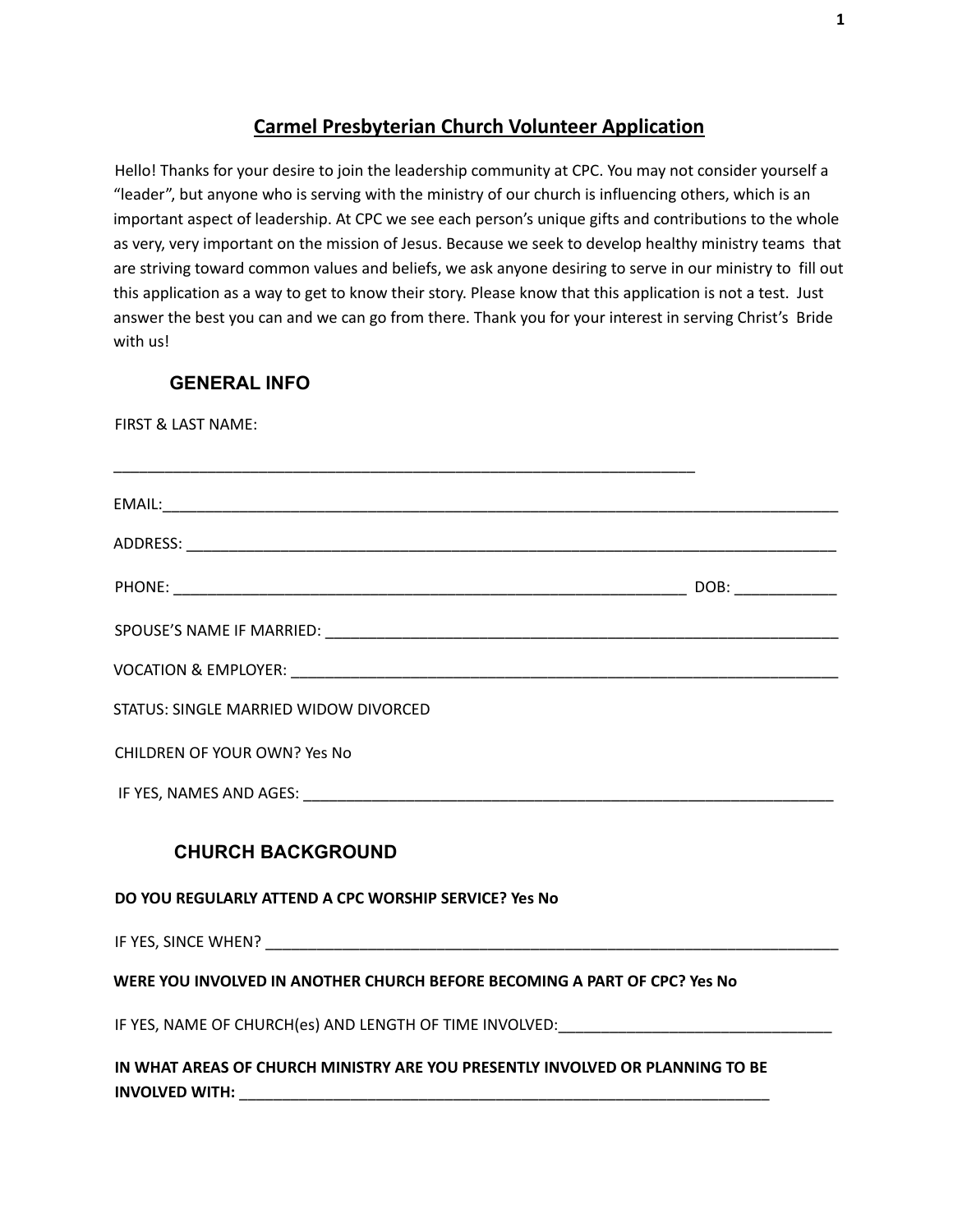#### VOLUNTEERS PLANNING TO SERVE WITH CHILDREN 12 AND UNDER MUST EITHER BE FULLY VACCINATED OR SUBMIT TO WEEKLY TESTING.

PLEASE INDICATE THE FOLLOWING:

- $\Box$  I am self-attesting that I am fully vaccinated.
- $\Box$  I am not fully vaccinated and will submit to weekly testing.

**\_\_\_\_\_\_\_\_\_\_\_\_\_\_\_\_\_\_\_\_\_\_\_\_\_\_\_\_\_\_\_\_\_\_\_\_\_\_\_\_\_\_\_\_\_\_\_\_\_\_\_\_\_\_\_\_\_\_\_\_\_\_\_\_\_\_\_\_\_\_\_\_\_\_\_\_\_\_\_\_\_\_\_\_**

### **IS THERE A CPC STAFF PERSON WHO KNOWS YOU AND YOU HAVE A RELATIONSHIP WITH?**

#### **CHRISTIAN JOURNEY**

**TELL US ABOUT YOUR SPIRITUAL JOURNEY TO DATE (SPECIFICALLY WHEN AND HOW YOU BECAME A CHRISTIAN):**

**WHAT ARE SOME OF YOUR PASSIONS AND HOBBIES?**

**WHAT ARE YOUR SPIRITUAL GIFTS AND HOW DO YOU PUT THEM INTO PRACTICE (SEE ROMANS 12 & 1 CORINTHIANS 12)?**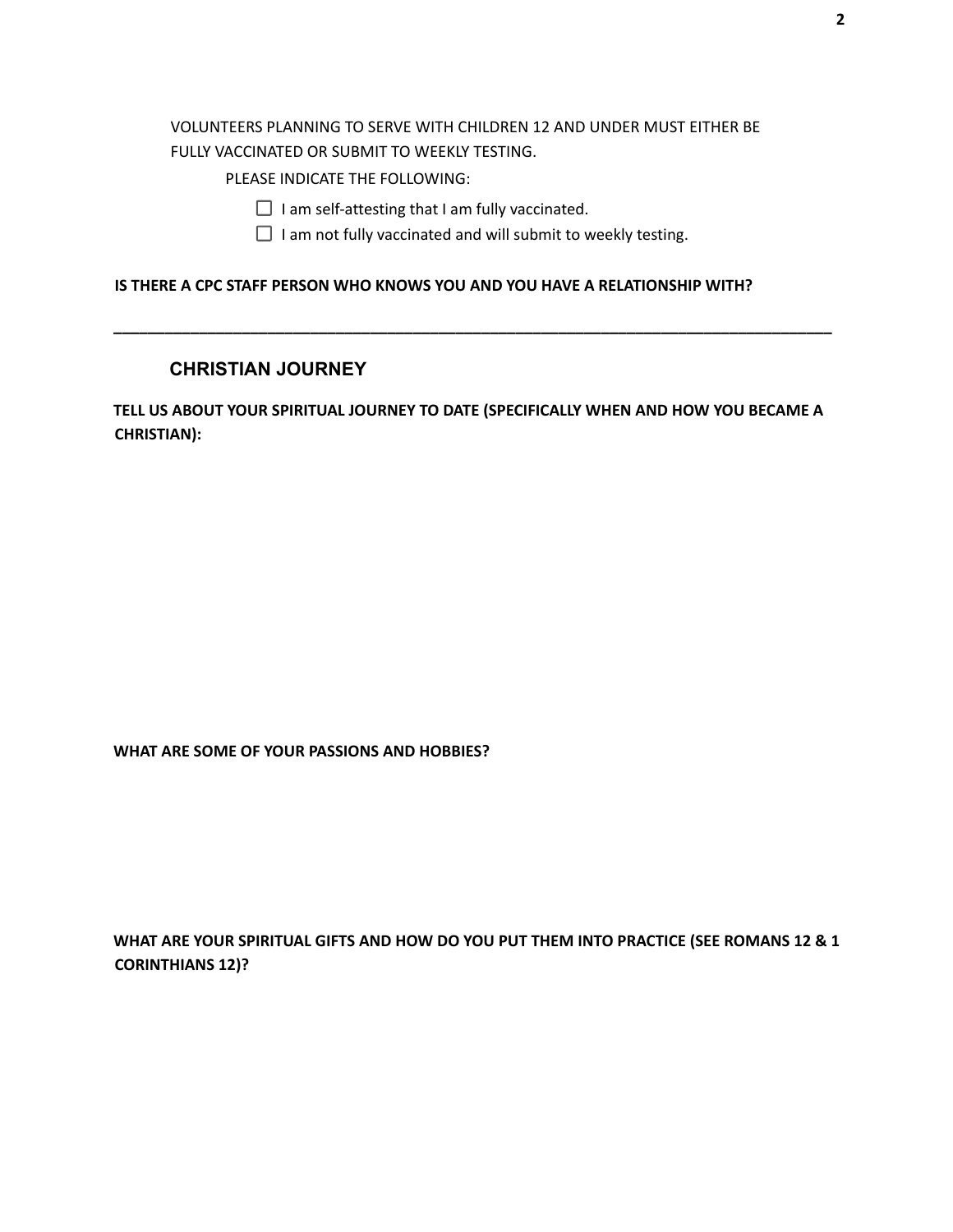**THE SAFETY OF OUR CHILDREN IS PARAMOUNT AT CPC. AS AN ADULT, ARE YOU NOW OR HAVE YOU EVER BEEN ATTRACTED TO MINORS (ANYONE YOUNGER THAN 18)?**

Yes No

**PLEASE READ OVER THE ECO ESSENTIAL TENETS AND INDICATE THAT YOU HAVE READ IT BY CHECKING THE BOX. INDICATE WHETHER YOU AFFIRM AND SUPPORT THESE BELIEFS BY CHECKING THE BOX.**

**I HAVE READ THE ECO ESSENTIAL TENETS**

**DO YOU AGREE WITH THE ESSENTIAL TENETS?**

**If no, please explain:**

**WILL YOU SUPPORT THESE BELIEFS AND NOT CAUSE INTENTIONAL ARGUMENTS OR DIVISION IN THE CHURCH BY DISAGREEING WITH THESE BELIEFS?**

**If no, please explain:**

**ARE THERE ANY DOCTRINES REPRESENTED HERE IN THE ESSENTIAL TENETS THAT YOU HAVE QUESTIONS ABOUT, AND WHICH YOU WOULD WANT TO DISCUSS BEFORE JOINING THE CPC TEAM?**

 $\Box$  No. **If yes, please explain:**

#### THE INFORMATION CONTAINED IN THIS APPLICATION IS CORRECT TO THE BEST OF MY KNOWLEDGE.

**Yes No**

I AUTHORIZE ANY REFERENCES OR CHURCHES LISTED IN THIS APPLICATION TO GIVE YOU INFORMATION (INCLUDING OPINIONS) THAT THEY HAVE REGARDING MY CHARACTER FOR SERVING IN MINISTRY.

**Yes No**

SHOULD I SERVE IN MINISTRY BY JOINING A TEAM, I AGREE TO LIVE A LIFE THAT WILL REPRESENT JESUS AND FOLLOW THE GUIDELINES OF THE BIBLE TO THE BEST OF MY ABILITY AND WITH THE HELP OF GOD'S SPIRIT.

**Yes No**